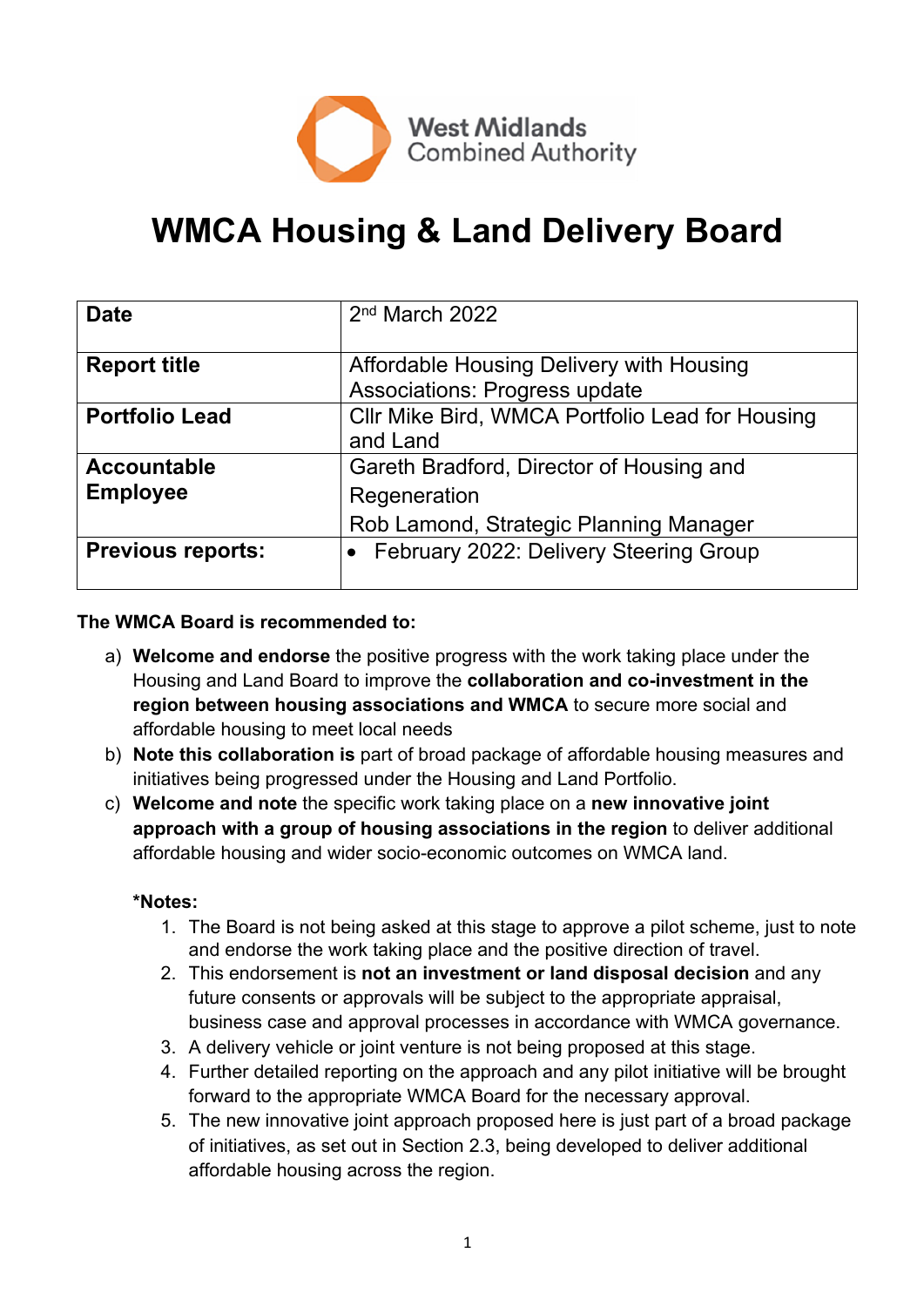# **1.0 Purpose**

- 1.1 The purpose of this report is to provide the Housing & Land Delivery Board with a progress update and clear direction of travel on the ongoing work of WMCA and housing association partners to establish a more comprehensive collective approach to the delivery of additional affordable housing across the region - a key deliverable for the Housing & Land Delivery Board in 2022/23.
- 1.2 The report also specifically seeks endorsement for the work underway to develop an **innovative pilot approach** with a small group of Housing Associations based on a packaged land disposal. Any new affordable housing pilot that might come forward (following robust appraisal and due diligence) would naturally follow on and build from the successful Help to Own affordable housing pilot which was successfully delivered last year and supported by the Housing & Land Delivery Board. The piloting of innovative new approaches to housing, land and regeneration matters in the region by WMCA is a key role of the Housing & Land Delivery Board.

# **2.0 Background**

- 2.1 As part of the formal process to determine WMCA's budget, levy and precept levels for 2021/22, the WMCA Board approves each portfolio's annual deliverables. The Deliverables for the Housing and Land Portfolio were presented in draft at the WMCA Board of 15th January 2021 and agreed by the WMCA Board on 12th February 2021.
- 2.2 An "Affordable Housing" deliverable was included as part of this process, with the development of proposals for additional delivery in the region forming a key part of this programme. The draft High Level Deliverables for 2022/23 (see separate report on agenda) also include the following items as part of delivering WMCA's Aims and Objectives:
	- Establish a series of new partnerships, ventures and joint ventures with public and private sector partners
	- Support and enable Affordable Housing Delivery including new joint venture and Registered Provider / Homes England partnerships
- 2.3 In order to deliver the significant additional affordable homes required in the region, the WMCA, under the governance of the Housing and Land Board, is focusing on providing added value to affordable housing supply in the following key areas:
	- Working with Registered Providers to maximise investment into affordable homes in the West Midlands
	- Securing more private sector investment into affordable homes in the region
	- Leveraging WMCA's brownfield funds to maximise increased delivery of affordable housing, supply of new products and wider benefits to the region
	- Working with Homes England to align funding programmes and systems for delivery of affordable housing
	- Maximising the impact of public sector land disposals to address housing needs and deliver the homes local areas need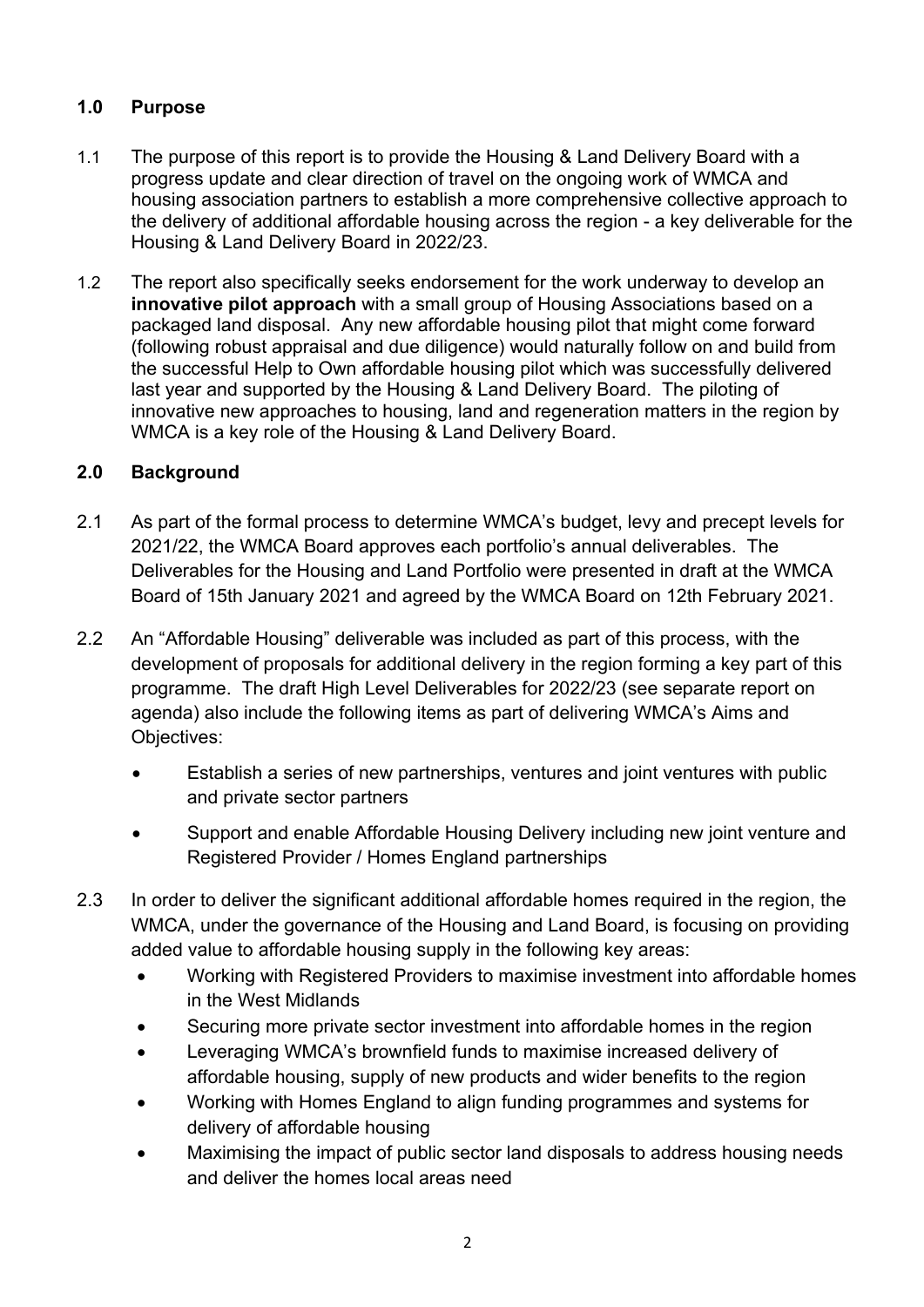- 2.4 These Aims, Objectives and High Level Deliverables form the basis on which WMCA has been working with partners to deliver additional affordable housing through various approaches/projects including those funded under the Single Commissioning Framework and exemplar pilots such as Help to Own.
- 2.5 Back in 2019, housing association partners from WMHAP first approached WMCA with proposals for an exciting joint approach to affordable housing delivery in the region on brownfield sites. From the wider WMHAP, a smaller group of housing associations decided to form a partnership to work directly with WMCA on a new joint initiative. The group of housing associations is a subset of the wider WMHAP and supported by the wider partnership, each association choosing individually whether or not they wished to be a part of the joint initiative. As a pilot, the proposal is similar to Help to Own which is a new affordable housing pilot at The Marches involving WV Living, Frontier Development Capital and the City of Wolverhampton Council.
- 2.6 The creation of a new innovative pilot approach between WMCA and housing association partners to deliver more affordable housing in the region has been the subject of detailed feasibility, assurance and due diligence work since 2019 and several reports and progress updates to Delivery Steering Group and Housing & Land Delivery Board in 2020 and 2021.
- 2.7 In January 2021, the Housing & Land Delivery Board approved the strategic context and rationale for developing a new joint affordable housing proposal between WMCA and a small group of housing associations. The Board was clear that the focus was to be on a proposition that could demonstrably help address regional need, support brownfield regeneration and provide true additionality.
- 2.8 As set out in previous reports, a joint approach has the potential to deliver multiple benefits to the West Midlands, for example:
	- it can help to influence the quality, delivery and community benefits of new development;
	- it can secure further investment into affordable housing in the region and deliver genuine additionality above the existing delivery plans of providers; and
	- it can implement policy objectives centred on additional affordable housing, design, construction, brownfield development and promoting inclusive growth.
- 2.9 The pilot approach produced in this report brings together the combined expertise and resources of several of the largest housing associations within the region, who are themselves creating a dedicated Limited Liability Partnership known as the West Midlands Housing Association Partnership Investments (WMHAPI). **Other Housing Associations can join the group**, and the affordable homes developed by the partnership will be available for 'offtake' by any Registered Provider (subject to the necessary agreements).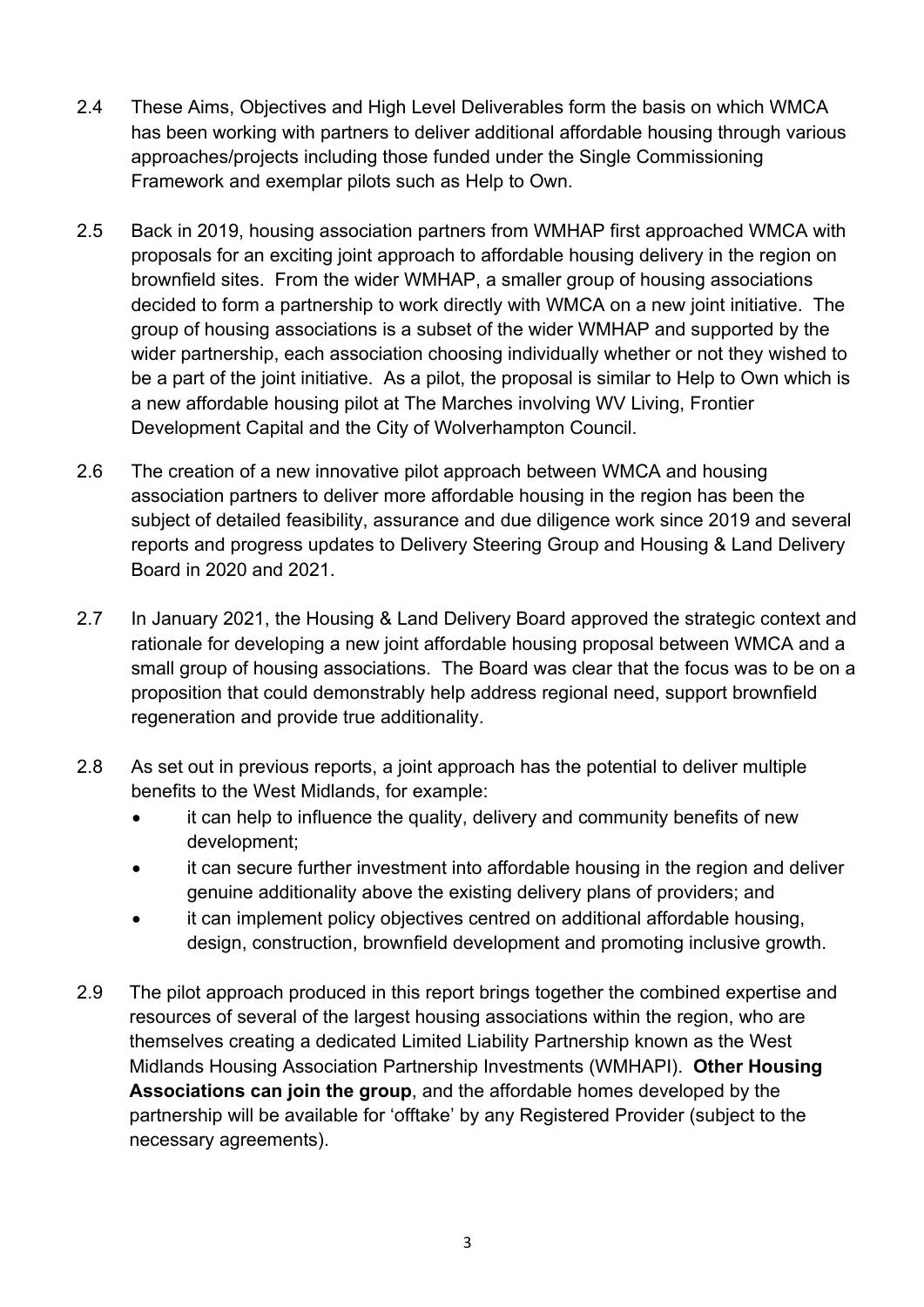- 2.10 The pilot approach will utilise the resources and expertise of WMCA and WMHAPI to directly deliver new affordable homes in the West Midlands. As set out in the report to the January 2022 meeting of the Housing & Land Delivery Board, WMCA is also expanding its work with all Registered Providers in the region in a range of ways to deliver more affordable homes to meet the needs of the region and local areas.
- 2.11 The wider context for affordable housing delivery also includes Homes England recently entering into 31 Strategic Partnerships with Registered Providers, committing almost £5.2bn in affordable housing grant over the next four years. Together, they will deliver nearly 90,000 grant-funded affordable homes that are much needed across the country. Included within the 2021 Strategic Partnership announcements is over £1bn in allocations for RPs active in the West Midlands (**NB: this does not mean all the funding will be deployed in the region, due to the geographic spread of RP business across regions)**. It does indicate, however, that there are significant resources available amongst the partner housing associations (and others) to bring forward affordable housing.

# **3.0 Current position**

- 3.1 Significant progress has been made in recent months regarding the innovative joint pilot approach and its potential to deliver additional affordable homes beyond those already being delivered in the region and in a way that is complimentary to local authorities and Homes England.
- 3.2 In line with the clear steers provided by the Housing & Land Delivery Board and WMCA's Overview & Scrutiny Committee, the proposed approach is focused on the key principle of maximising affordable housing delivery on all potential schemes, alongside commitments to low carbon, and wider inclusive growth requirements including social returns and benefits. The housing association partners are developing delivery proposals for example schemes and central to these proposals will be the potential to deliver significantly more affordable housing on WMCA sites than the conventional market would achieve.
- 3.3 The proposed pilot package would need to deliver:
	- 100% affordable housing i.e. more than would be delivered by private developers
	- Oher WMCA policy priorities, including:
		- provision of key worker housing adjacent to a new hospital
		- provision of new homes adjacent to a Metro station
		- progress towards Zero Carbon Homes
		- meeting high design standards and placemaking
- 3.4 Further detailed analysis of a potential pilot is ongoing and independent external advisors have been commissioned. Once this is complete any potential pilot project would be brought forward for approval to this Board and Investment Board, in a similar way to the Help to Own project. The pilot would then be evaluated and the lessons learned used to inform future investments.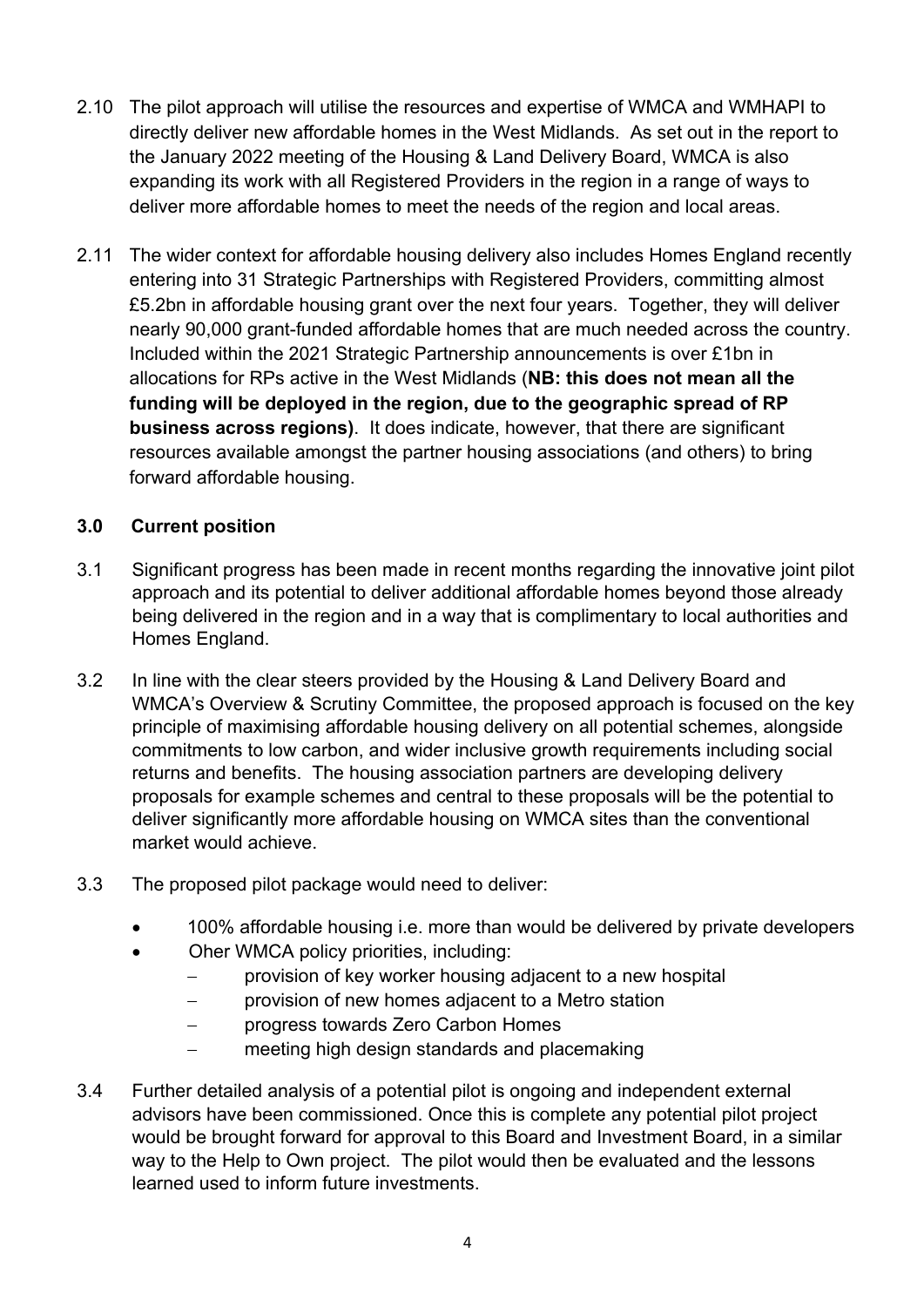# **4.0 Financial Implications**

- 4.1 This purpose of this report is to endorse the new innovative pilot approach to dispose of a package of WMCA sites, delivering additional Affordable Housing through working with housing association partners. This is not the approval of the disposal of any WMCA land or any investment into a partnership of any kind.
- 4.2 As part of this pilot WMCA have commissioned independent external advisors to value the land, asses the costs and benefits and ensure risks and implications are fully understood before any decision can be made to progress.
- 4.3 There are no un-budgeted financial implications as a result of the recommendations within this report. There will be, in future, financial implications arising from disposing of Land and investment in into a partnership, both of which will require approval at Investment Board.
- 4.4 Any WMCA investment to deploy the funding or submit further business cases would be governed and administered through WMCA's Single Assurance Framework, Single Commissioning Framework, the Commissions Pathway and in line with the accounting and taxation policies of WMCA and HMRC.

### **5.0 Legal Implications**

- 5.1 Section 113A(1)(a) of the Local Democracy, Economic Development and Construction Act 2009 gives WMCA a power of competence appropriate for the purposes of carryingout any of its functions. Part 4 of The West Midlands Combined Authority Order 2016 (2016 No 653) confers that the functions relating to any economic development and regeneration in the constituent councils are exercisable by WMCA. Part 3 of The West Midlands Combined Authority (Functions and Amendment) Order 2017 confers functions corresponding to the functions of the Homes and Communities Agency has in relation to the combined area. Paragraph 10 (2) (a) of the 2017 Order confers the function of improving the supply and quality of housing to the Combined Authority, 10 (2) (b) to secure the regeneration or development of land or infrastructure in the combined area, 10 (2)(c) to support in other ways the creation, regeneration or development of communities in the combined area or their continued well-being and 10 (2)(d) confers the function of contributing to the achievement of sustainable development and good design.
- 5.2 It is noted that the purpose of this report is to: i) provide the Housing & Land Delivery Board with an update on the progress of the ongoing work of the WMCA and Housing Association partners to establish a more comprehensive joined up approach to the delivery of additional affordable housing across the region; and ii) to endorse the work being undertaken to develop an innovative pilot approach with a small group of Housing Associations based on a packaged land disposal.
- 5.3 Legal input should be sought as and when required and any co-investments including grant/and or loan funding from WMCA will be subject to necessary approvals and will need to comply with the criteria and governance systems set out in the WMCA Single Commissioning Framework. Each scheme will be considered on a case by case basis.